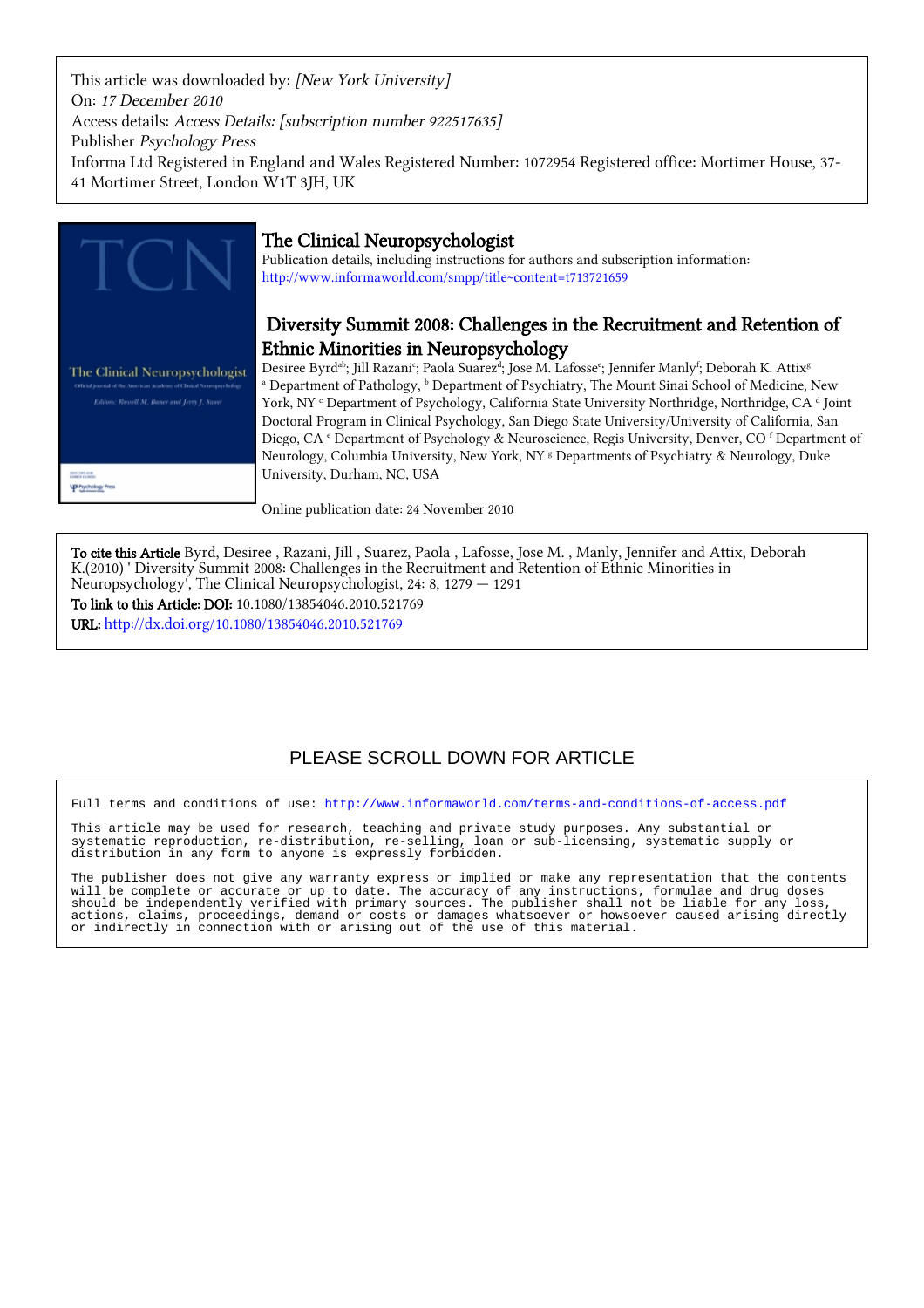The Clinical Neuropsychologist, 24: 1279–1291, 2010 http://www.psypress.com/tcn ISSN: 1385-4046 print/1744-4144 online DOI: 10.1080/13854046.2010.521769

## **GE DIVERSITY SUMMIT 2008: CHALLENGES IN THE** RECRUITMENT AND RETENTION OF ETHNIC MINORITIES IN NEUROPSYCHOLOGY

Desiree Byrd<sup>1,2</sup>, Jill Razani<sup>3</sup>, Paola Suarez<sup>4</sup>, Jose M. Lafosse<sup>5</sup>, Jennifer Manly<sup>6</sup>, and Deborah K. Attix<sup>7</sup>

<sup>1</sup>Department of Pathology and <sup>2</sup>Department of Psychiatry, The Mount Sinai School of Medicine, New York, NY, <sup>3</sup>Department of Psychology, California State University Northridge, Northridge, CA, <sup>4</sup>Joint Doctoral Program in Clinical Psychology, San Diego State University/University of California, San Diego, CA, <sup>5</sup>Department of Psychology & Neuroscience, Regis University, Denver, CO, <sup>6</sup>Department of Neurology, Columbia University, New York, NY, and <sup>7</sup>Departments of Psychiatry & Neurology, Duke University, Durham, NC, USA

The 2008 Diversity Summit recognized the many advantages of increasing the number of neuropsychologists from ethnically diverse backgrounds. The Summit addressed the aspiration of creating a more ethnically diverse body of neuropsychologists by increasing the recruitment of ethnic minority students to neuropsychology training programs. Challenges to successful recruitment and retention of ethnic minority students were discussion points at the Summit. This paper summarizes and expands these points and also suggests solutions to these challenges with the aim of stimulating innovative approaches to increasing the representation of ethnic minorities in neuropsychology.

Keywords: Recruitment; Ethnic Minority; Neuropsychology training.

## INTRODUCTION

The 2008 Multicultural Problem Solving Summit drew together neuropsychologists of various backgrounds and areas of expertise to address the challenges of assessing ethnic minorities. For a full description of the formation and content of the summit, please consult the published proceedings (Romero et al., 2009). For the purposes of the summit and this paper, ethnic minorities include individuals belonging to a group presently considered a minority in the United States, whether defined by race, culture, or language, such as Native American/Alaska Native, Asian American/Pacific Islander, Black/African American, or Hispanic/Latino. Similarly, the terms ''cross-cultural'' and ''multicultural'' are used in this paper to describe those cultural factors (i.e., ethnic identity, bilingualism) that contribute to

Address correspondence to: Desiree Byrd, Ph.D., Assistant Professor of Pathology and Psychiatry, Mt Sinai School of Medicine, One Gustave Levy Place, MHBB 1134 New York, NY 10029, USA. E-mail: desiree.byrd@mssm.edu

Accepted for publication: August 5, 2010.

<sup>© 2010</sup> Psychology Press, an imprint of the Taylor & Francis group, an Informa business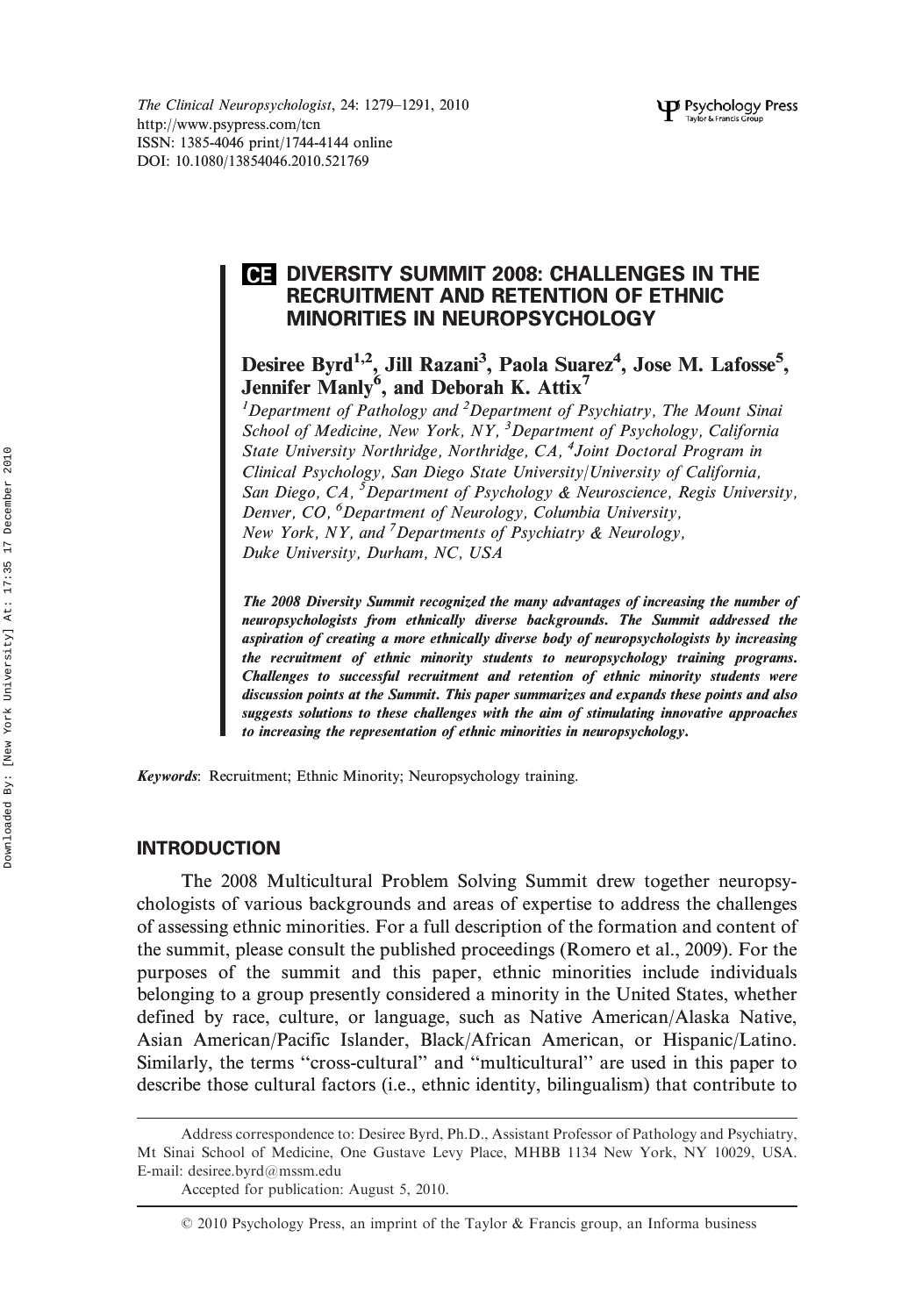the experiences of and account for performance differences of individuals from these minority groups.

The need to increase the body of professionals who are ethnically and linguistically diverse was clearly recognized at the summit. Multiple benefits to diversification were highlighted, including the ethnically diverse individuals serve as mentors and role models to prospective students and junior professionals from similar ethnic backgrounds (Maton & Hrabowski, 2004; Rogers & Molina, 2006). Ethnic minority clinicians/researchers with the requisite cultural-linguistic expertise also bring new perspectives to theory development and clinical application, in addition to personal insight to culture-related factors that may impact assessment (Maton, Kohout, Wicharski, Leary, & Vinokurov, 2006; Sue, Bingham, Porche-Burke, & Vasquez, 1999). Furthermore there is a continuing disparity between the growing numbers of ethnic minority clients and the availability of multicultural and multilingual neuropsychologists. While we recognize that non-minority neuropsychologists are capable of providing culturally and linguistically competent services to clients, there are valuable benefits that emerge from the presence of minority neuropsychologists, including unique cultural-linguistic expertise and perspectives available to address the challenges posed by multiculturalism. We also recognize that ethnic identification alone does not guarantee the cultural and/or linguistic knowledge or sensitivity that is required to render culturally competent services to clients. Nonetheless, the goal of this paper, and the corresponding portions of the Summit upon which it is based, is to increase the recruitment and retention of ethnic minority students.

Currently, there are no standardized mechanisms for tracking the ethnic background of trainees or professionals in neuropsychology. However, available statistics from the American Psychological Association (APA) reflect consistent under-representation of ethnic minorities in the field relative to national census data. Data provided by Maton et al. (2006), based on the re-analyses of APA and National Science Foundation surveys, suggest that, in 2003, 14.8% of psychology Ph.D. recipients were minorities. They correctly highlight that this percentage is less than half of the U.S. population of minorities, which in 2003 was 32.2%. More specific to neuropsychology, a comparison of 4 years of Division 40 membership data (2002–2006) on race and ethnicity suggests that the proportion of members who chose to respond to questions of race/ethnicity and who reported belonging to an ethnic minority group has remained consistent at around 6.5%, showing no growth during that four year period (American Psychological Association, 2006). An informal survey, conducted by the authors of this manuscript, of Directors of Clinical Training at five prominent neuropsychology graduate training programs demonstrates that an average of 18% of neuropsychology training cohorts over the past 5 years were ethnic minority. A similar survey conducted by the authors of Association of Postdoctoral Programs in Clinical Neuropsychology (APPCN) postdoctoral programs indicated that, in 2008, 19% of neuropsychology post-doctoral fellows identify as ethnic minority. The discrepancy between the APA Division 40 membership data and our surveys may be due in part to reporting biases (e.g., not all neuropsychologists are APA members, join Division 40, or report their ethnicity, etc.) or selection bias (e.g., the five neuropsychology doctoral programs and APPCN affiliated post-doctoral programs may not be representative of all training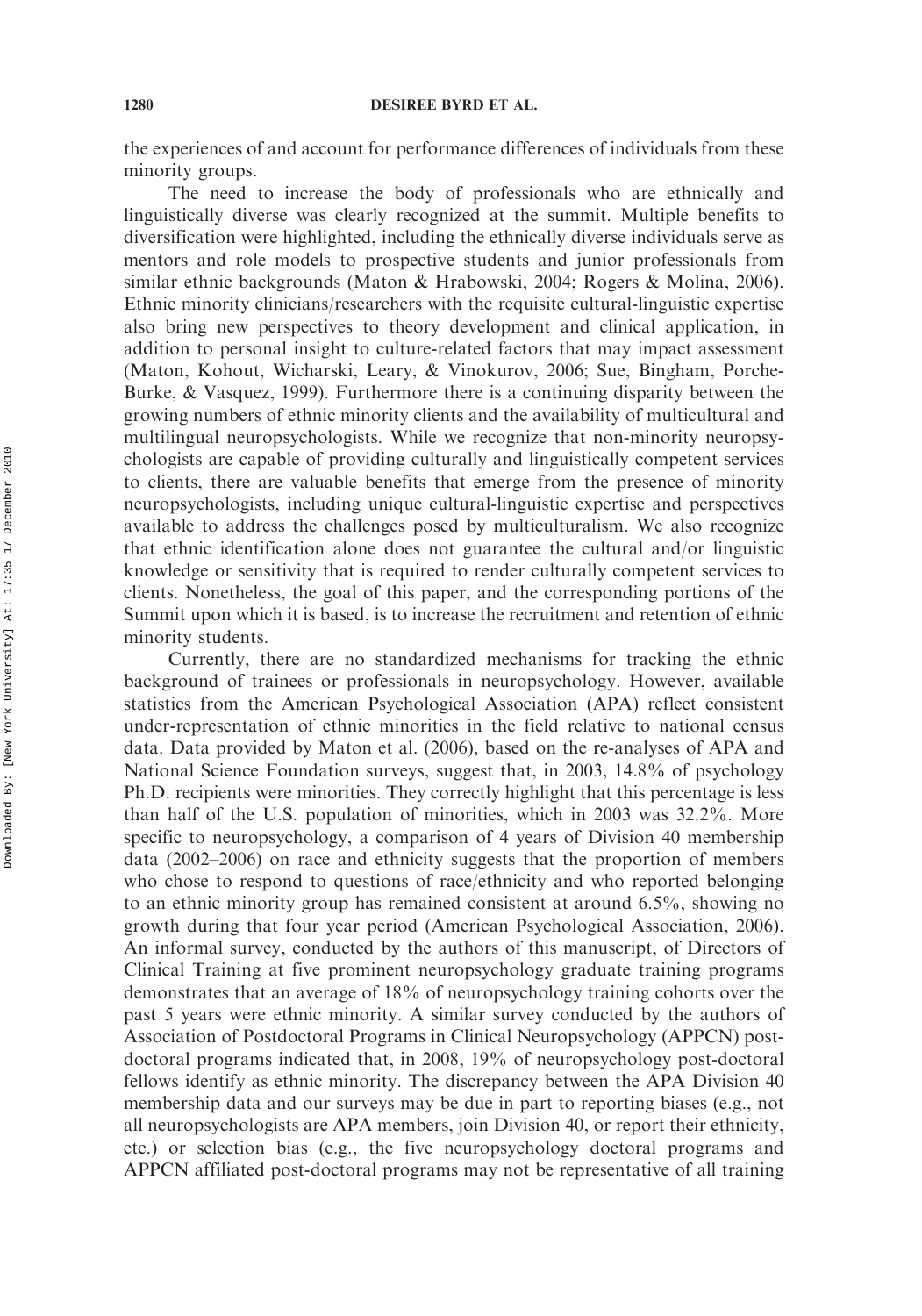programs). Nonetheless, these estimates, which seem to suggest some recent improvement, continue to reflect the under-representation of ethnic minorities in the field particularly in light of the fact that minorities are projected to constitute half the U.S. population by 2040 (United States Census Bureau, 1996). Therefore the goal of culturally diversifying neuropsychology must begin with increasing the number of ethnic minority students in graduate training programs.

This paper summarizes and expands the discussion of the challenges to ethnic minority student recruitment at the 2008 Diversity Summit. Relevant presentations during the Directions for Education, Training, and Public Awareness session of the Summit focused on obstacles and solutions to the recruitment and retention of ethnic minority neuropsychologists, followed by informative discussion about specific graduate school recruitment strategies, the role of APA's diversity guidelines in neuropsychological training and mechanisms for financial and social support of minority graduate students. Student perspectives during this portion of the Summit were revealing and highlighted the need for faculty who were competent in cross-cultural neuropsychological practice and research and institutional mechanisms through which students could provide open feedback regarding diversity training (Romero et al., 2009). The current paper summarizes these points, and furthers the discussion by suggesting solutions to the recruitment/retention challenges with the ultimate aim of stimulating innovative approaches to increasing the representation of ethnic minorities in neuropsychology.

## SPECIFIC CHALLENGES TO EFFECTIVE ETHNIC MINORITY RECRUITMENT

Many challenges complicate the successful recruitment and retention of ethnic minority students to neuropsychology training programs. These challenges range from obstacles inherent in the general process of graduate school admission to specific admission policies at individual universities, and will certainly vary for individual ethnic minority applicants. Not all of the recruitment challenges are unique to neuropsychology but may preferentially impact the discipline due to the small sizes of neuropsychology training classes and that many neuropsychology training programs are housed within highly competitive clinical psychology programs that adhere to the scientist-practitioner model of training. These programs attract exceptionally large numbers of applicants and often require more extensive research training and sophistication than other clinical programs, which can serve as a hindrance to minority students lacking research experience and proper mentorship prior to applying for admission.

One of the primary challenges to the recruitment of ethnic minority trainees is limited opportunities for exposure to the discipline and to ethnic minority neuropsychologists. As a relatively small specialty of psychology, neuropsychology does not share the prominence and visibility of other specialties like child, counseling, and community psychology. As such, many undergraduate students, especially those at institutions without neuropsychology faculty, are unaware of neuropsychology as a graduate training option. Courses such as Introduction to Psychology and Physiological Psychology do not have automated mechanisms for formal introduction to neuropsychology as an independent discipline and graduate training option. Many students complete these courses and develop interest in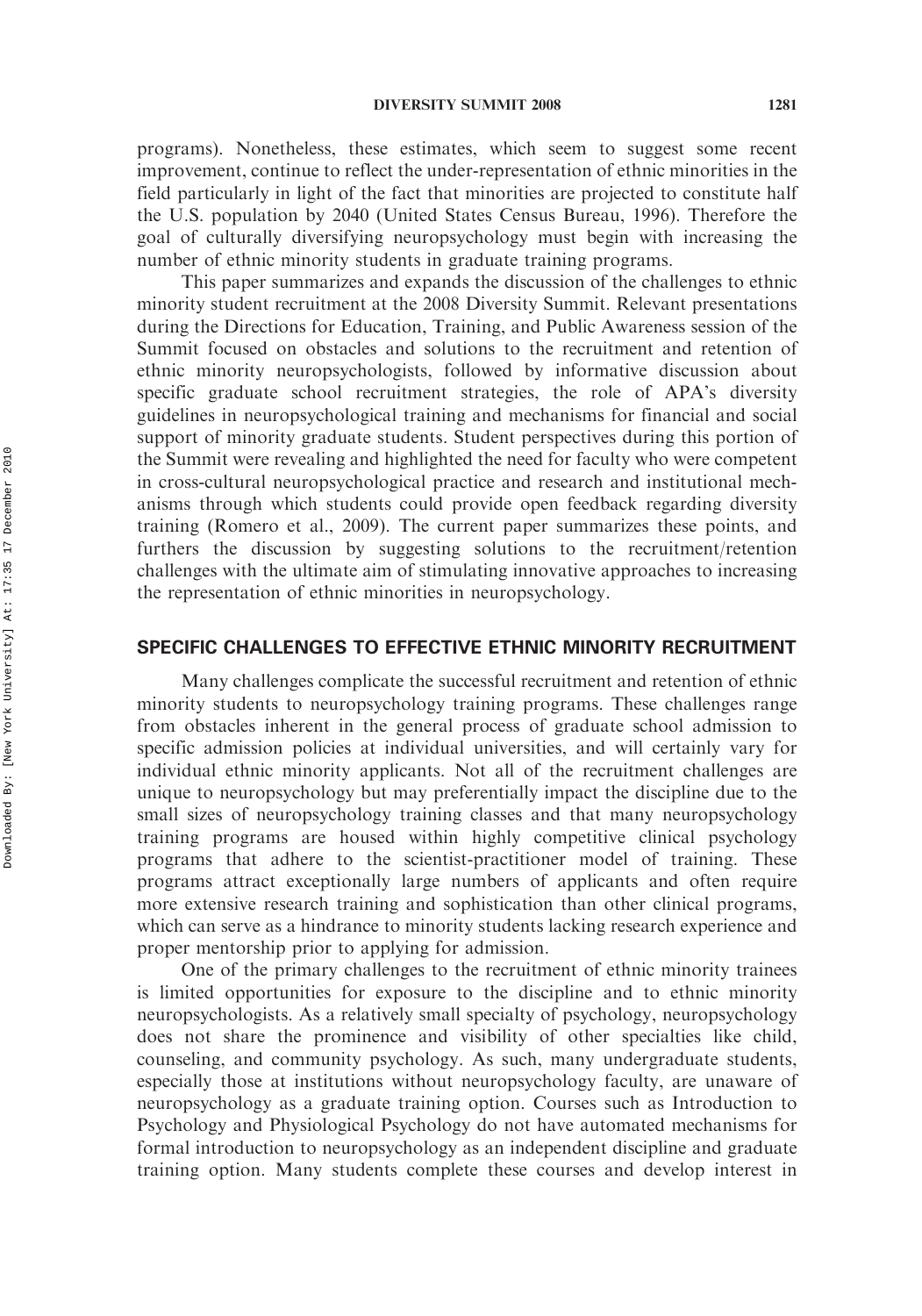brain–behavior relationships without realization that the discipline of neuropsychology exists. Further, most psychology departments do not yet offer neuropsychology as an advanced topics course, further limiting undergraduate exposure to the field. Research experiences offered to undergraduates may also not include neuropsychology projects if there are no neuropsychologists on the faculty. As such, many undergraduate students, including ethnic minorities, do not learn of neuropsychology until graduate school or beyond, which limits the pool of eligible and interested minority applicants to doctoral programs.

Rigid threshold scores on the Graduate Record Examinations (GRE) continue to limit the successful recruitment of ethnic minority students to neuropsychology training programs (Munoz-Dunbar & Stanton, 1999). While data on the relationship between GRE score requirements and ethnic minority admissions to doctoral programs are not available, testimonial evidence from recent student applicants to neuropsychology programs and directors of training at these programs underscore the continued limitation that GRE criteria place on ethnic minority students desiring doctorates in psychology. Many otherwise well-qualified students with excellent grade point averages, research experience, and training potential report relatively low GRE scores as the primary factor cited for non-admission. This test often serves as an impediment that can hinder otherwise qualified ethnic minority students, which is unfortunate given empirical evidence that GRE scores have limited predictive validity for graduate school success among minority students (Sampson & Boyer, 2001).

The decision to pursue a graduate degree is influenced by the financial costs. Of the 68% of psychology doctorates who reported educational debt, 35% report student loan balances in excess of \$75,000 (http://www.apa.org/ed/graduate/ cumuldebt.html). Thus, earning a doctorate can come at a substantial financial cost, especially for ethnic minority students who are more likely to come from families with limited financial resources (United States Census, 2000). Many students cannot afford to abandon full-time employment for full-time enrollment in graduate school without adequate financial support. The absence of adequate financial assistance to help defray the costs associated with graduate study poses a major limitation to ethnic minority recruitment to psychology training programs.

Other challenges to the recruitment of ethnic minorities include lack of minority faculty mentors (Cole & Barber, 2003; Munzo-Dunbar & Stanton, 1999), and possibly the lack of access to research focused on issues pertinent to ethnic minorities. Studies have demonstrated that programs that have more minority faculty (Munzo-Dunbar & Stanton, 1999) and those that have increased research in multicultural issues (Jones, 1990) tend to attract higher numbers of minority students. These data suggest that minority students respond to role models that share specific characteristics with them and access to research that encompasses some of their experiences or ethnically similar populations.

## SPECIFIC CHALLENGES TO EFFECTIVE ETHNIC MINORITY RETENTION

Once ethnic minority students are successfully recruited to neuropsychology training programs, retaining their enrollment can also be a challenge. Exact data on the number of ethnic minority students who begin, but do not complete, graduate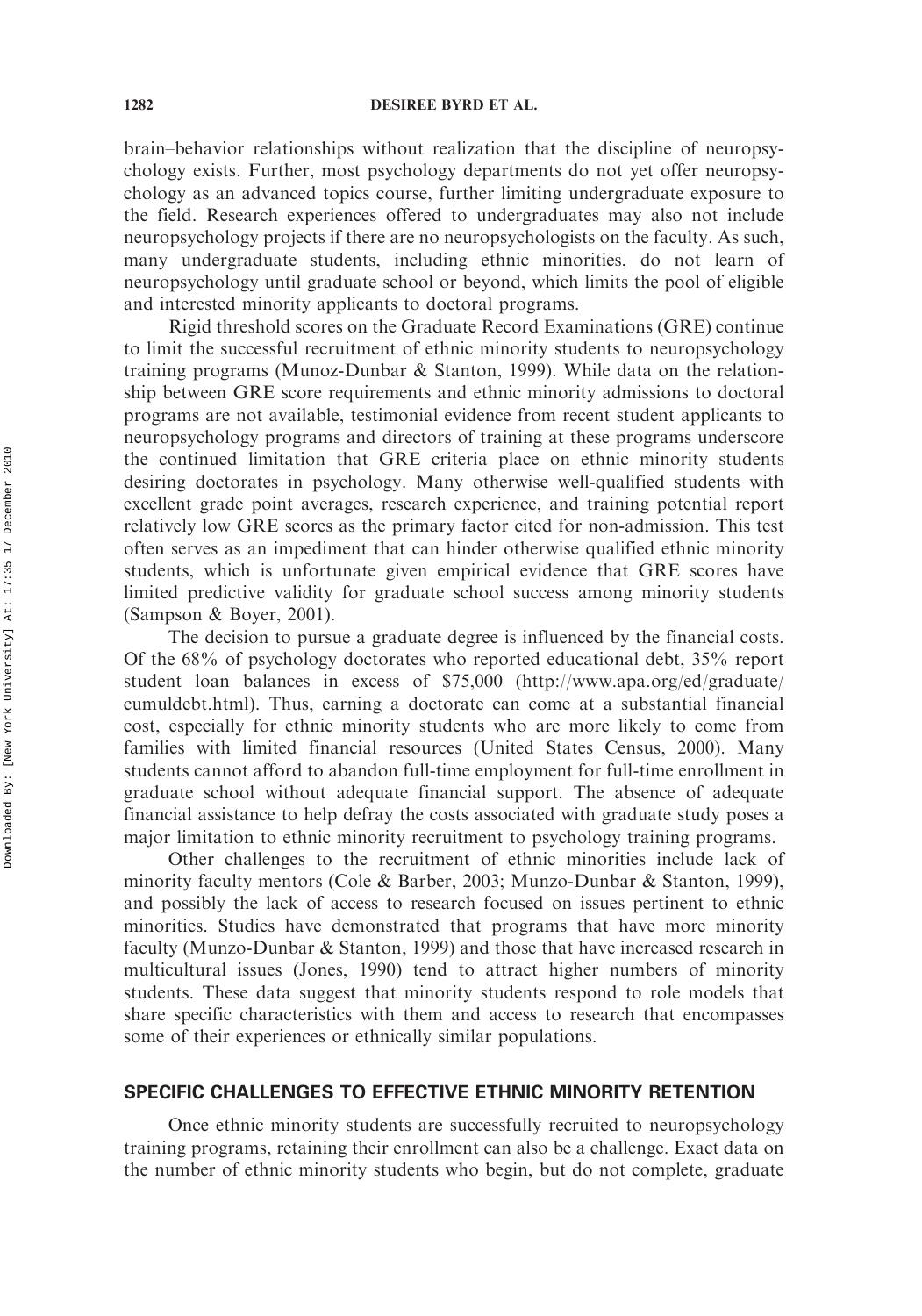training programs in psychology are not available. However, data regarding ethnic minority student pipelines in psychology was obtained by Maton et al. (2006), who synthesized data from the National Science Foundation, the National Center for Education Statistics, and the American Psychological Association. These data suggest that there was an increase in minority students entering Ph.D. programs from 1989 (13.1%) to 1995 (17.6%), with no increase between 1995 and 2000 (approximately 17.5% in these years), and again a period of growth between 2000 and 2003 (17.5–22.1%). The pattern of growth for the percentage of minority students obtaining a Ph.D. was somewhat different. There appeared to be an increase in the number of doctorates attained by minority students between 1989 (8.0%) and 2000 (15.7%), but no increase since then (15.7%, 14.2%, 15.6%, and 14.8% for years 2000–2003, respectively; Maton et al., 2006). These data indicate that, in spite of some improvement in the recruitment of minority students into Ph.D. programs, their level of Ph.D. attainment has stalled since 2000. Additionally, the authors reported that of the ethnic minority students entering Ph.D. programs, the percentage of African American and Hispanic students specifically showed little or no growth between 1997 and 2003 (enrollment was consistently around 5–6% per group during each of those years), and that Ph.D. attainment also showed little or no growth from 2000 onward. These data suggest that recruitment of African American and Hispanic students in particular continues to be challenging.

Given the absence of empirical investigations into the sources of ethnic minority retention problems, we offer potential causes based on the personal experiences of the authors and summit participants, interactions with minority students through mentoring relationships, and discussions with training directors. Some of the observed challenges to the retention of ethnic minorities in neuropsychology include limited social support networks, mediocre didactic and experiential training in diversity issues, educational environments where diversity issues within the training program receive inadequate attention, lack of ethnic diversity among the faculty and limited research opportunities on projects relevant to minority communities. We offer details on some of these factors below.

The unavailability of social support systems contributes to low retention rates for ethnic minority students, especially in graduate programs located in remote or culturally homogenous regions of the country. Ethnic minority students who decide to attend graduate school in cities with little cultural diversity are at risk for responding adversely to the absence of familiar cultural institutions and social support networks (e.g., minority student unions, ethnic specific professional organizations, churches, etc.). The absence of these support networks limits students' opportunity to interact with members of their own cultural group. Further, these kinds of social support networks may be the only settings in which minority students feel comfortable to openly discuss the source of frustrations that may arise as a result of being an ethnic minority in a predominantly Caucasian environment (i.e., discrimination, racial micro-aggressions [intentional or unintentional brief verbal, behavioral, and environmental indignities that communicate hostile or derogatory racial slights or insults to the target person or group], etc.; Sue, Lin, Torina, Capodilupo, & Rivera, 2009). Feelings of alienation and social isolation can be powerful determinants of behavior that may result in a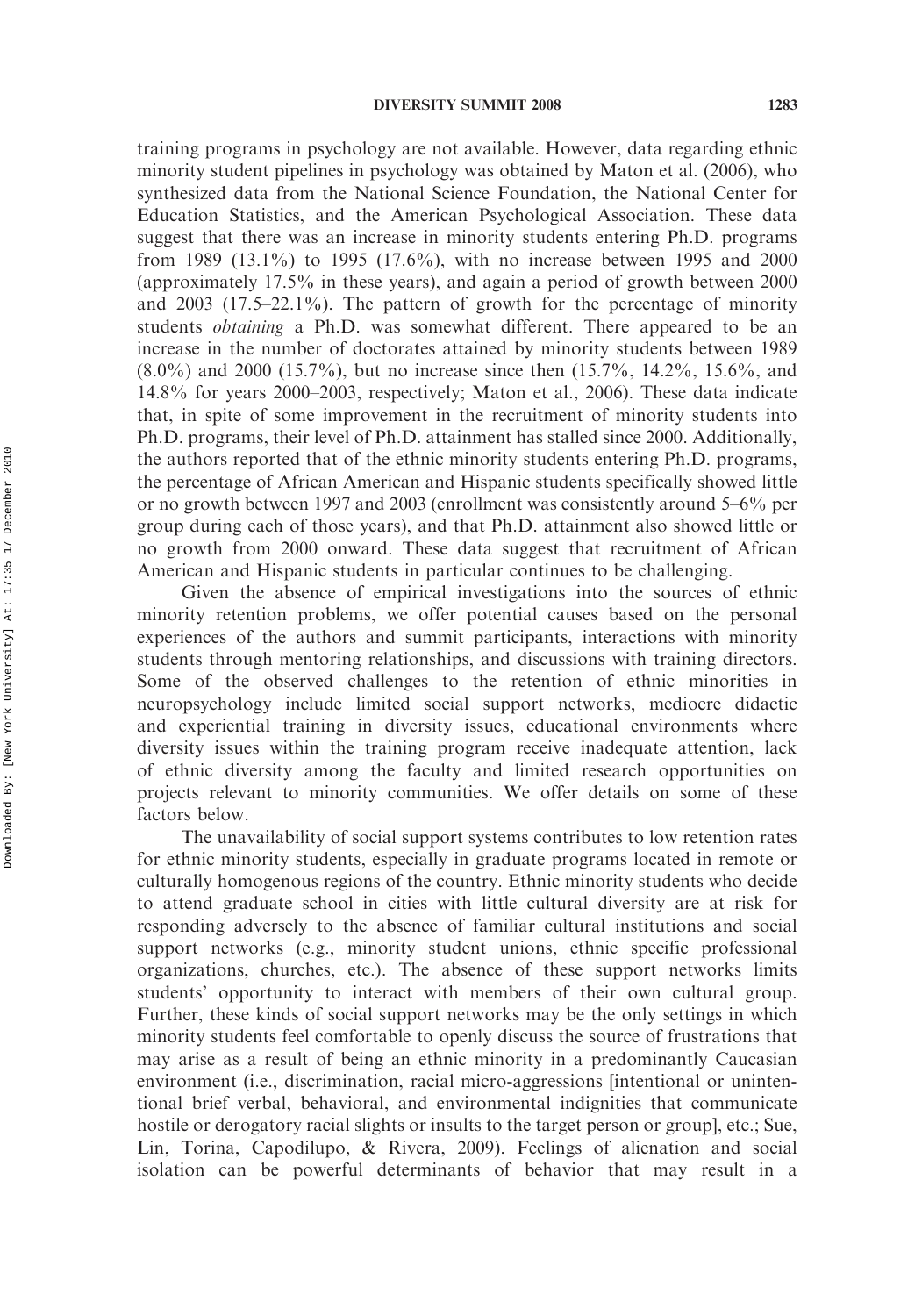premature return to their home cities and cultural settings before completing graduate school.

Another factor that can impact the retention of ethnic minority students is the quality of multicultural didactic and experiential training. Although APA accreditation requires that clinical programs provide a multicultural curriculum, there is no content standard or mechanism to gauge the quality of the course offerings. Many training programs lack the faculty experience and theoretical expertise for optimal implementation of these training expectations. This may be especially true within neuropsychology where cross-cultural research has only recently received mainstream attention (Ferraro, 2002; Heaton, Miller, Taylor, & Grant, 2004; Manly & Echemendia, 2006). Van Gorp, Myers, and Drake (2000) and Llorente, Taussig, Satz, and Perez (2000) provide information about how issues of ethnicity, culture, and stereotyping affect neuropsychological assessment, interpretations of test results, and research. Van Gorp et al. (2000) further describe the importance of including ethnocultural issues in neuropsychology curricula. When multicultural training is perceived as being poor in quality or less important than other aspects of training, ethnic minority students may conclude that the training program is not committed to developing the cultural competency of all students and not sensitive to the needs of a diverse clientele, reducing their motivation to complete the program. Moreover, previous research has found a positive association between the proportion of faculty engaged in multicultural research and minority student representation in clinical psychology doctoral programs (Munoz-Dunbar & Staton, 1999).

An additional obstacle to retention is the maintenance of an educational environment where issues related to diversity within the training program itself are not openly discussed. Many ethnic minority students want to know the departmental sexual and racial harassment policies and how best to respond to inappropriate behavior. Such discussions should involve administrators and should be incorporated into all students' orientation. Even subtle or unintentional racially offensive behaviors are experienced more often than realized, but minority students often fail to report or discuss such behaviors with faculty from fear of retaliation, being perceived as ''too sensitive'', or being labeled a ''complainer.'' Neglecting these issues could lead students to harbor resentment and be left without direction on how to respond to future incidents. Ideally, graduate training programs would proactively create open environments where all students, particularly ethnic minorities, feel comfortable discussing how prejudice, racism, and sexism could be influencing their training experience. One important benefit of this kind of educational environment, for example, would be greater opportunities for non-minority students to better understand the experiences of ethnic minority clients.

Another factor that interferes with the retention of ethnic minority students is the lack of diversity among program faculty. A diverse faculty enriches the experiences of all students and can serve to facilitate the matriculation of minority students though multiple mechanisms, which include offering theoretical perspectives that resonate with their backgrounds while offering scholarly value. More importantly, these faculty members serve as role models for minority students, and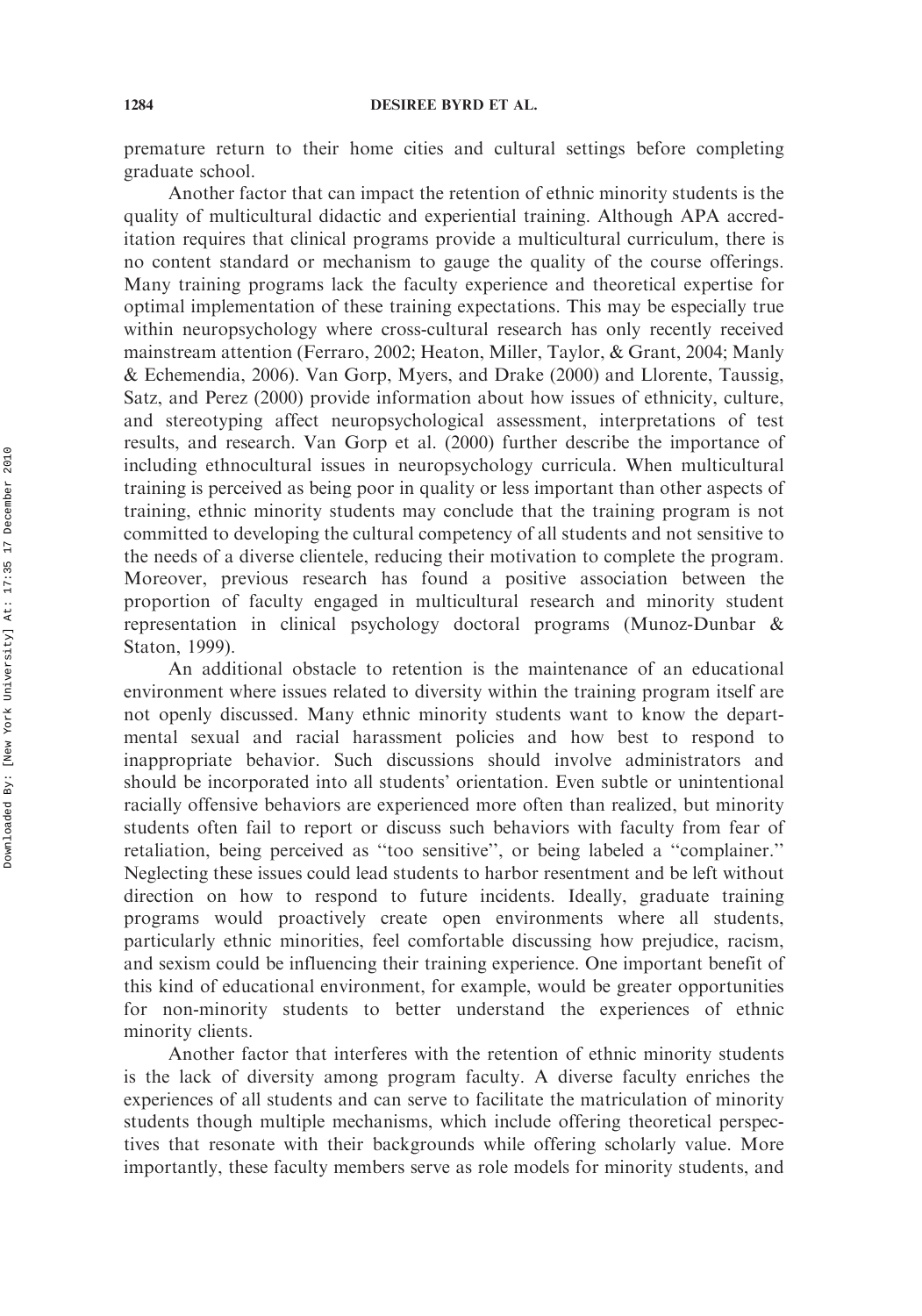can provide insight and guidance into navigating the complexities of being an ethnic minority student in a predominately Caucasian setting.

Challenges to the recruitment and retention of ethnic minority students in neuropsychology are multifaceted. However, each of the obstacles outlined above can be overcome with innovative interventions, some of which are described below.

## PROPOSED SOLUTIONS TOWARD MORE SUCCESSFUL RECRUITMENT AND RETENTION OF ETHNIC MINORITIES IN NEUROPSYCHOLOGY

The pipeline approach to student recruitment assumes that fostering early interest in the field of neuropsychology will increase the pool of minorities obtaining Bachelor's degrees, which in turn will lead to a larger pool of minority Ph.D. applicants and ultimately to more minority neuropsychologists. Further, increasing the number of minority neuropsychologists will increase the number of available practitioners and faculty who can mentor future minority trainees. Below are suggestions for enhancing the minority neuropsychology graduate student pipeline based on findings from the literature, Summit discussion, and successful practices.

#### Early exposure

There is great consensus in the literature that exposure to psychology and contact with minority students should begin early in the psychology pipeline. For example, neuropsychology graduate programs could coordinate with a wide range of officials and educational programs in order to reach as many minority students as early in their academic career as possible. How early is early? While some argue that exposure to the field should begin as early as high school (Dittman, 2005; Fastenau, Evans, Johnson, & Bond, 2002; Thomason, 1999), the National Academy of Neuropsychology has developed a student outreach training program that provides learning tools (e.g., slides, flashcards, lesson plans, and activities) targeted for elementary students (as young as first-graders; http:// www.nandistance.org/syllabus.php?course\_id=28). One example of exposure to psychology at the high school level comes from APA's Teachers of Psychology in Secondary Schools (TOPSS) project. In addition to its mission to ''promote the scientific nature of introductory and advanced high school psychology,'' TOPSS introduces high school students to what the field has to offer ethnic minority communities, providing examples of prominent ethnic minority psychologists, and discussing how students can overcome racial barriers (Dittmann, 2005). Additionally, and perhaps most importantly, high school students considering a career in psychology are mentored by minority community college and 4-year university undergraduate students. By participating in this project or establishing a similar program, neuropsychology graduate programs can reach ethnic minorities as early as high school.

#### Undergraduate education

At the undergraduate level, psychology departments can be proactive by exposing minority students to neuropsychology through course offerings and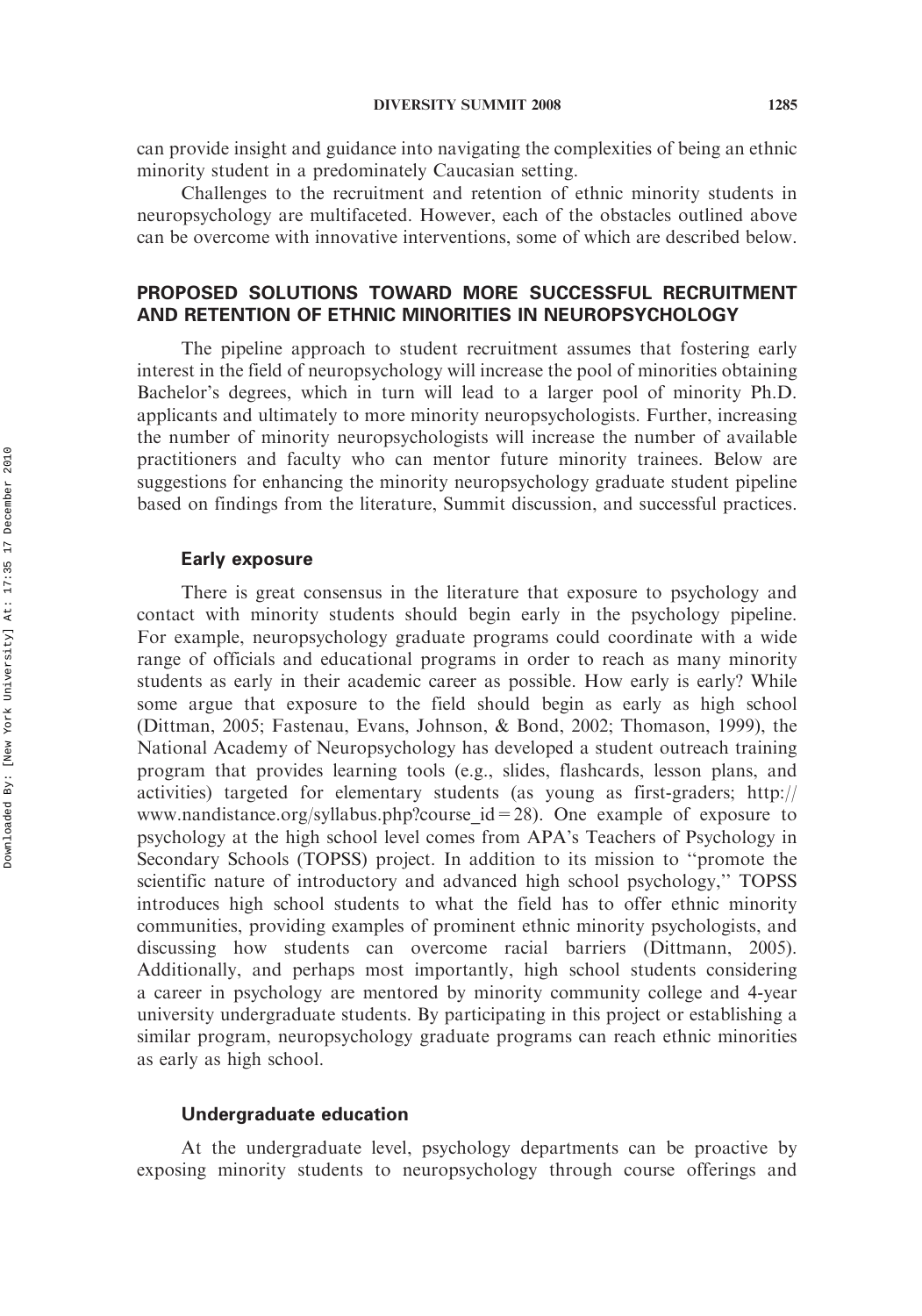research/scholarly activities (e.g., research assistantships in neuropsychology research labs, travel to neuropsychology conferences). Although most psychology departments do not offer undergraduate neuropsychology courses, there are now a number of neuropsychology textbooks specifically geared toward undergraduates as well as recommendations on teaching an undergraduate course in neuropsychology (Puente, Matthews, Williams, & Matthews, 1991; APA Division 2's Office of Teaching Resources in Psychology: http://teachpsych.org/otrp). Neuropsychologists without a full-time appointment in a university setting could offer to teach such a course as an adjunct, which would also serve the purpose of helping to prepare for board certification.

Undergraduate institutions, particularly those that have been identified as minority serving institutions, can fund the scholarly activities of minority students by seeking funding from federal agencies or obtaining internal funding from their institutions. For example, the National Institute of General Medical Sciences (NIGMS) and National Institute of Mental Health (NIMH) offer grants to universities in order to provide funded fellowships to minority undergraduate students interested in biomedical and/or mental health research (e.g., Minority Access to Research Careers, Research Initiative for Scientific Enhancement, Minority Biomedical Research Support or Career Opportunities in Research). Allocating resources to provide exposure to the field early in the minority student's academic career will increase the chances that the student will develop interest and competency in the field, and become a competitive applicant for graduate programs in neuropsychology.

### Doctoral program outreach

The literature indicates that creating relationships or linkages to minority serving institutions is another very effective means of recruiting ethnic minority students (Rogers & Molina, 2006). Therefore doctoral programs may benefit from putting current students and faculty (particularly those of diverse ethnic backgrounds, when available) in contact with chairs of undergraduate psychology departments, especially those at minority serving undergraduate 4-year institutions and community colleges (Rogers & Molina, 2006; Thomason, 1999). Because minority students at these institutions are less likely to have had much exposure to neuropsychology, linking them with doctoral programs in neuropsychology will likely kindle early interest in the field.

Neuropsychology graduate program officials may also enhance minority recruitment by partnering with organizations such as Psi Chi (National Honor Society in Psychology), minority student organizations, and NIH-sponsored minority undergraduate training programs such as Minority Access to Research Careers (MARC) and Career Opportunities in Research (COR). Psi Chi, for example, offers meetings and educational opportunities at national (e.g., American Psychological Association) and regional (e.g., Western Psychological Association) scientific conferences for students. Graduate programs should send representatives (students and/or faculty of diverse ethnic backgrounds, if possible) to introduce minority undergraduate students to the field of neuropsychology and describe graduate school opportunities in neuropsychology to them. Undergraduate training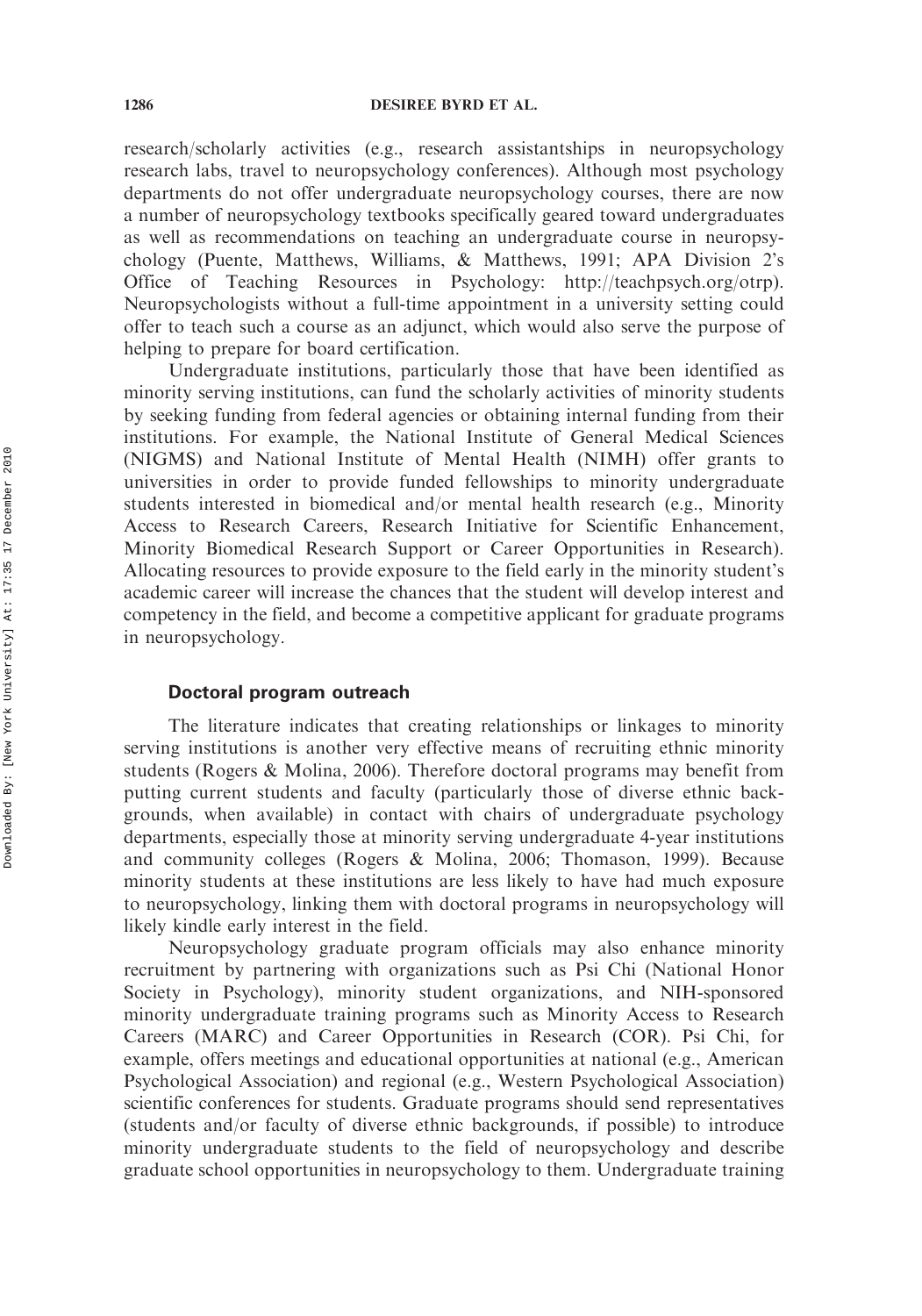programs (i.e. MARC and COR) aimed at increasing the number of ethnic minorities enrolled in graduate programs are prime targets for exposure and recruitment efforts as participants are pre-selected for academic excellence and demonstrated promise for successful research careers.

Finally, doctoral programs could more actively recruit ethnic minority students from master's programs. Masters granting institutions can support minority students with research opportunities through federally funded programs specifically designed for engaging master's level students in biomedical research (e.g., NIGMS Minority Biomedical Research Support) or by seeking internal funding. Minority students frequently attend master's programs to strengthen the skills necessary to be competitive for doctoral programs. Yet recent data from APA's Office of Ethnic Minority Affairs (2008) suggest that while recipients of master's degrees among ethnic minorities increased from 16.1% in 1995/1996 to 27.2% in 2003/2004, the rate of growth in minorities obtaining doctoral degrees is significantly lower (14.4% in 1995/1996 to 20.1% in 2003/2004). While this trend is concerning, it suggests that master's-level institutions may be a fruitful target for generating interest in neuropsychology among ethnic minority students.

## Doctoral program recruitment and admissions

Specific practices and policies established by organizations, programs, and departments have demonstrated increased success in the recruitment of ethnic minorities into psychology graduate programs. The involvement of current ethnic minority graduate students and faculty in the recruitment process appears to be a key factor in successful recruitment (Munoz-Dunbar & Stanton, 1999). Rogers and Molina (2006) evaluated 11 graduate departments and programs that were considered to be making ''exemplary efforts'' in attracting and retaining minority students. Their findings demonstrate that actively involving minority graduate students and faculty in the recruitment process and having faculty members make personal contact with prospective students are among the most effective recruitment strategies for these institutions. A corollary finding is that an important factor in successfully recruiting minority students is the presence of ethnic minority students and faculty in the graduate program (Fastenau et al., 2002; Rogers & Molina, 2006; Stricker, 1990). Students are more likely to want to attend a graduate program in which they feel that they have peers, mentors, and role models with similar life experiences and perspectives.

Commitment to providing financial support for graduate school to ethnic minorities also produces higher recruitment rates (APA Office of Ethnic Minority Affairs, 2008; Munoz-Dunbar & Stanton, 1999; Rogers & Molina, 2006). Studies have found that providing attractive financial aid packages to prospective minority students not only alleviates a burden that most often precludes many such students from attending graduate school (Thomason, 1999), but also indicates the level of dedication and investment an institution is willing to make in the student. There are also programs that offer both financial support and professional development to minority students who are interested in APA-accredited doctoral programs, including those that offer neuropsychology training, such as the APA Minority Fellowship Program (MFP; www.apa.org/mfp). The MFP works in conjunction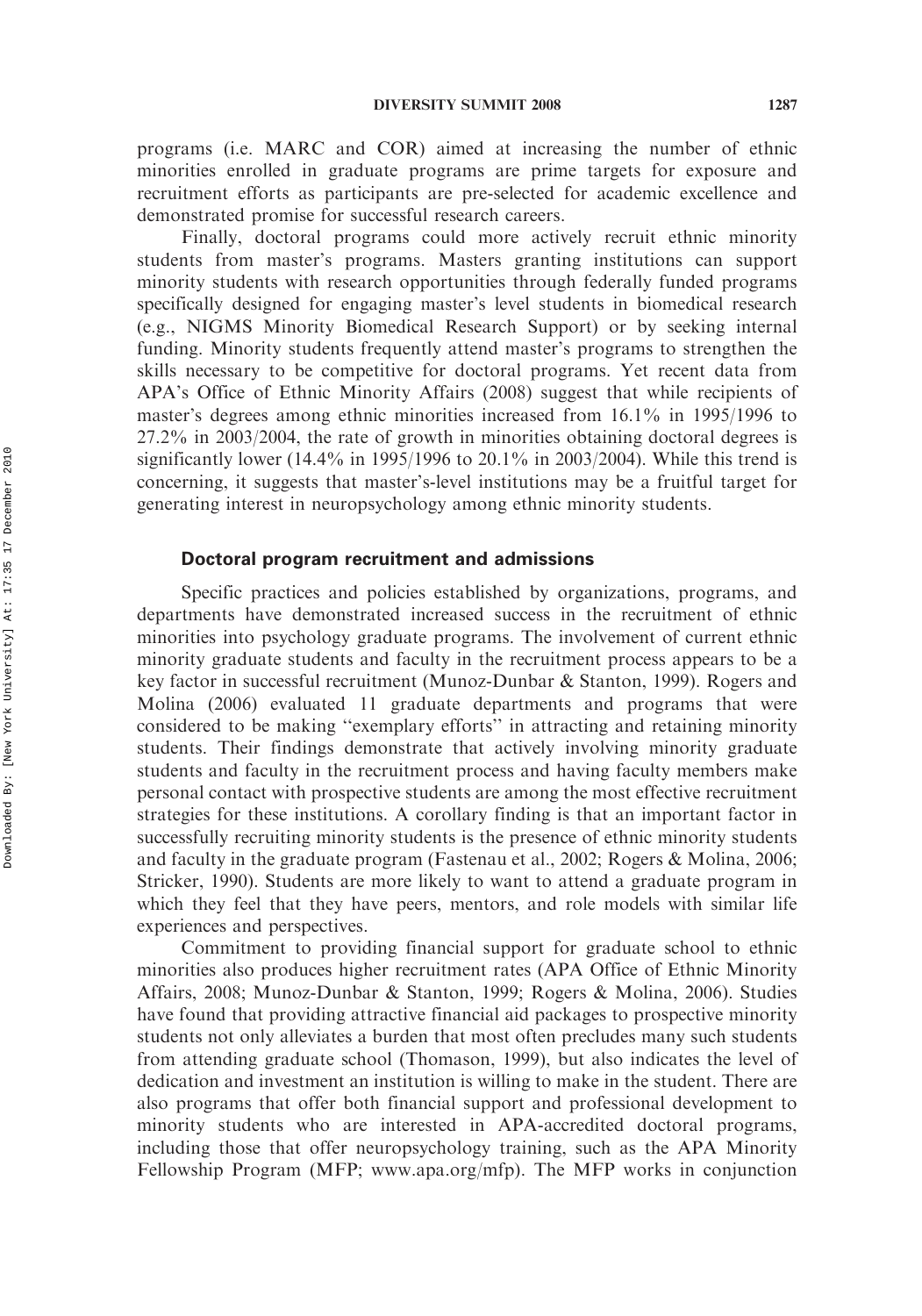with doctoral programs, helping them to both financially support and appropriately mentor minority students.

There is growing evidence that adopting flexible entrance criteria would favorably impact recruitment without adversely impacting programs. Unfortunately, some graduate programs continue to use rigid cut-off scores for admissions despite research findings that standardized test scores, such as those from the GRE, are poor predictors of graduate school success (Sternberg & Williams, 1997; Williams, 1997), and that many minority students with lower scores perform as well as non-minority students with higher GRE scores (Stricker, 1990). Rogers and Molina (2006) found that only 2 out of the 11 universities identified as making exemplary efforts in recruiting ethnic minority graduate students rated GRE scores as important admissions criteria. Fastenau et al. (2002) have argued that admissions committees at neuropsychology graduate programs need to ''redefine the predictors of and potential for success in graduate school.'' The programs in the Rogers and Molina (2006) study rated letters of recommendations, research or practical experience, personal statements, and student–faculty interest match as the most important entrance criteria for ethnic minorities. Indeed, identifying more accurate predictors of success in lieu of traditional criteria would likely increase ethnic minority recruitment.

One way in which a program can assure that there is consistent focus and effort for securing funding is to assign one faculty or staff member to the task of identifying and applying for such funding. The faculty/staff can explore all of the possible sources of financial assistance available for incoming minority students (i.e., federal and private funding, community resources, scholarship opportunities). This appointed individual can then be in charge of reporting the findings back to the graduate program committee for feedback, brainstorming or advice. Additionally, continuous networking with other programs ensures knowledge of existing lines of support. Cooperative efforts among neuropsychology programs to share information about available sources for funding graduate students can increase the common goal of increasing minority enrollment. Awareness of grants, such as those once offered by the APA Office of Minority Affairs (http://www.apa.org/pi/oema/ programs/cemrrat2.html), available to faculty and institutions for supporting outreach, recruitment, and retention of ethnic minorities should also be considered. Finally, graduate programs can often tap into institutional resources committed for institutional diversity goals. Thus, department chairs or graduate program officials should petition the parent university or organization for financial assistance for funding qualified minority graduate candidates. Finally, graduate programs should announce funding opportunities to potential students by advertising them on their web pages and including links to web sites that describe specific funding opportunities available to minority students.

## Organizational efforts

While the aforementioned suggestions are aimed at training programs, there is also much that neuropsychological organizations can do to enhance the recruitment and retention of ethnic minority students. For example, the Ethnic Minority Affairs subcommittee of Division 40 (Clinical Neuropsychology) of the American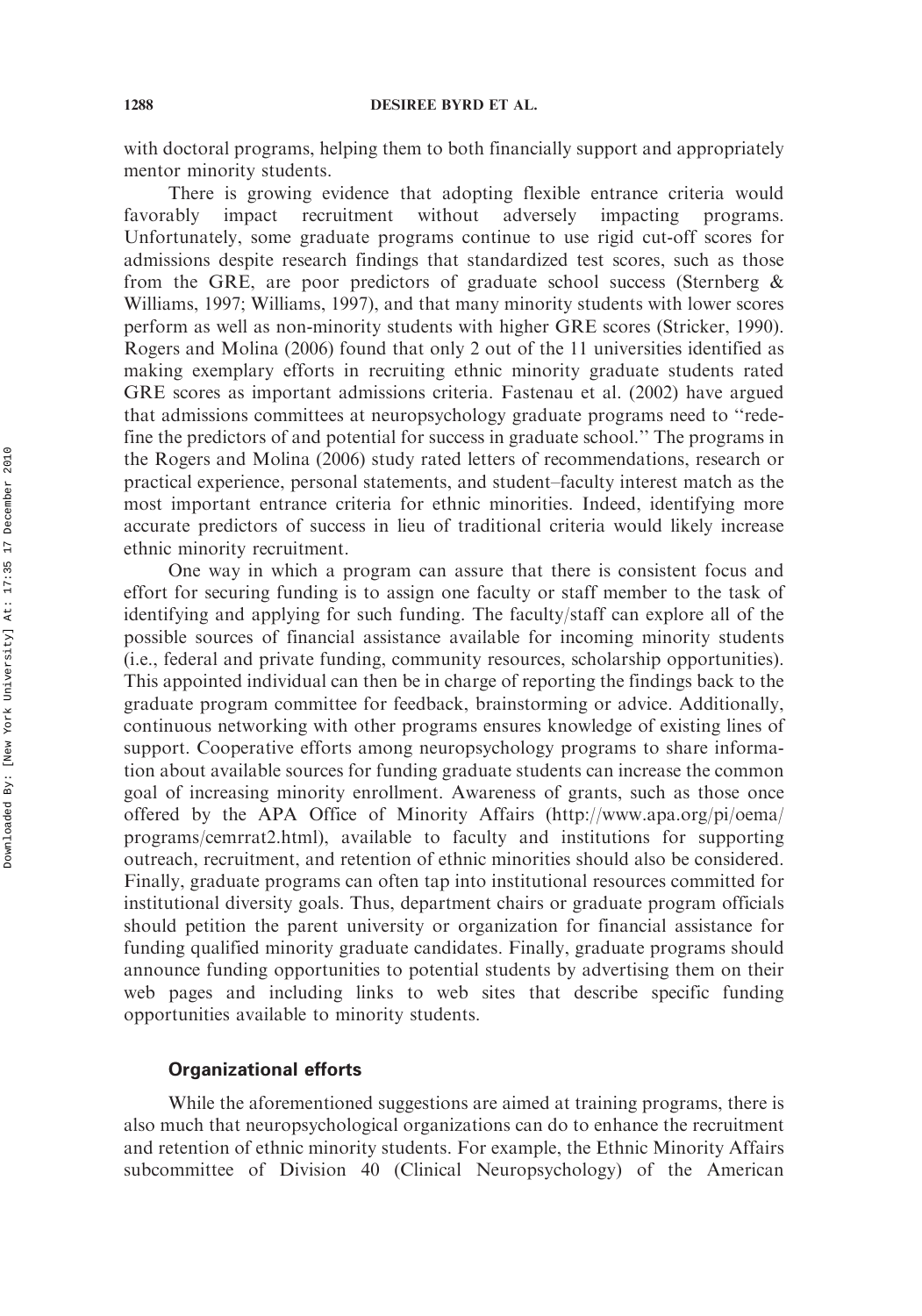#### DIVERSITY SUMMIT 2008 1289

Psychological Association offers several mentoring and career advancement opportunities such as a graduate school pre-application program where minority undergraduates are invited to have graduate school application materials reviewed by professionals prior to submission in order to: (1) ensure the student's readiness, (2) enhance competitiveness, and (3) direct students to programs best matched with their career goals and skill level. Another program aimed at increasing diversity in neuropsychology was recently instituted by the Cultural and Diversity Committee of the National Academy of Neuropsychology (NAN). In an effort to spark interest in the field, NAN is offering scholarships to allow 25 undergraduate students representing various forms of diversity to attend its annual conference for free. The students are recruited from 4-year universities located in the city in which the conference is being held (e.g., New York in 2008). This program also includes an introduction to the field of neuropsychology and NAN, guidance on how to make best use of the conference, and mentoring throughout the duration of the conference. Furthermore NAN is supporting presentations about neuropsychology to predominantly ethnic minority high schools in the city hosting its annual conference.

Of all possible intervention strategies, early and individualized mentoring appears to be the most effective at successful recruitment and retention of ethnic minorities in psychology. In fact Rogers and Molina (2006) found that faculty and peer mentorship were key strategies used by psychology departments identified as making exemplary efforts in the recruitment and retention of ethnic minority students. Effective mentoring bolsters a student's focus, experience, and sophistication in neuropsychology. Mentoring also serves to fill in knowledge gaps by accurately informing students of career options in the field, graduate school admissions process, financial costs, and the personal and social benefits of the science and practice of neuropsychology.

## **CONCLUSION**

The 2008 Multicultural Problem Solving Summit asserted that there are critical advantages to fostering and supporting the growth of a more ethnically, culturally, and linguistically diverse body of neuropsychologists. The current manuscript highlights the major points discussed at the Summit surrounding the challenges associated with increasing the diversity of neuropsychologists and offers some possible solutions for the successful recruitment and retention of ethnic minority students in neuropsychology. Importantly, much of the content presented in this paper is based on the opinions and deliberations of Summit participants. The scope of the paper was then expanded, reflecting the perspectives of the authors, some of whom participated in the Summit and some who did not. The manuscript was then made available for review to all Summit participants, and then to the larger neuropsychology community by way of posting on to the EMA Division 40 listserve. In recognition of the limitations associated with a paper of this nature and the paucity of available empirical data on diversity in neuropsychology training, we encourage future research on minority recruitment and retention. In particular it is our hope that, consistent with the intent of Summit, the ideas presented herein serve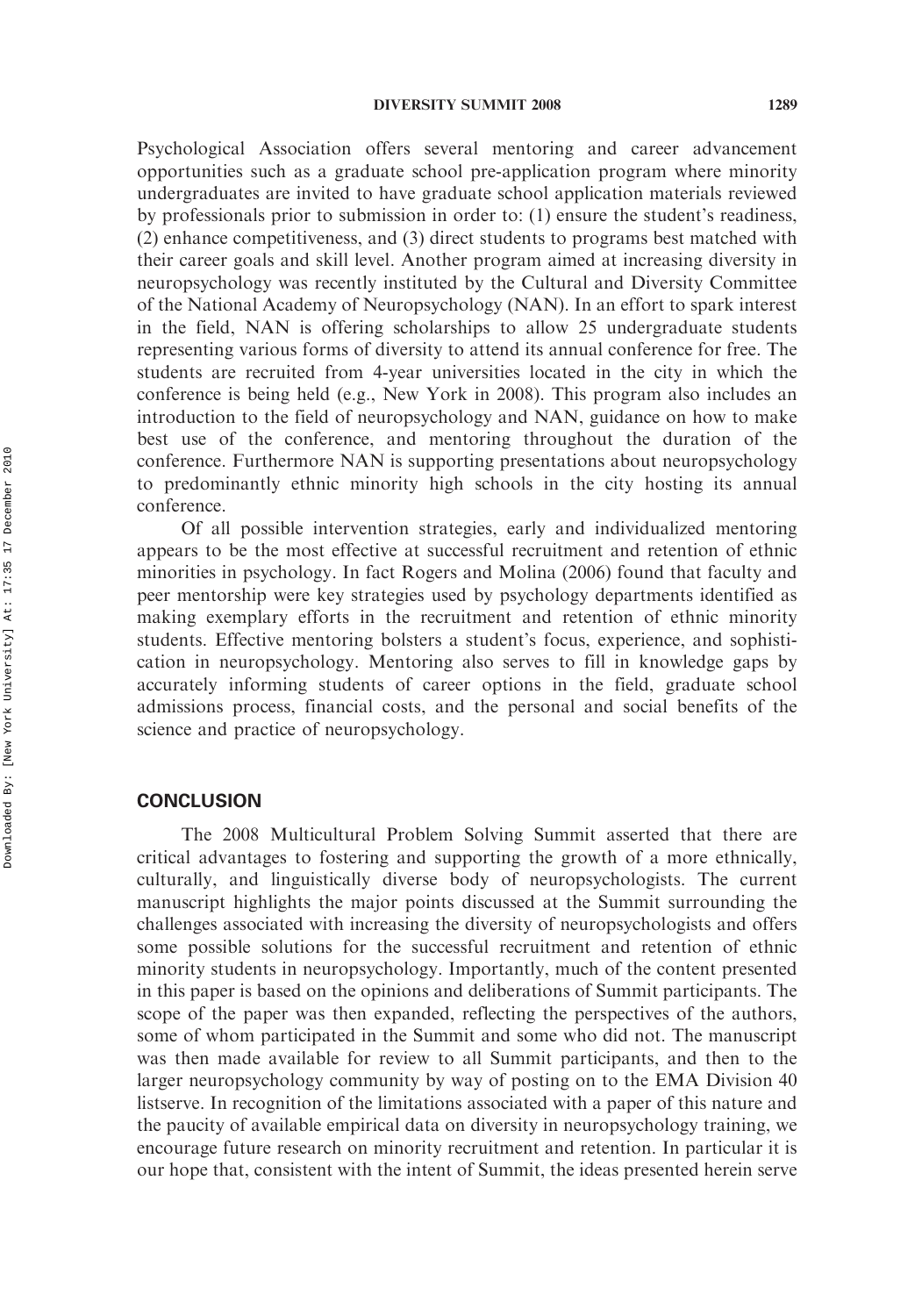as a springboard for empirical investigations into barriers to recruitment and retention as well as the success of various intervention strategies. Systematic, confidential survey studies of persons involved in the graduate admissions process, including students who applied to graduate programs but did not gain entry, would be especially valuable to testing the proposed concepts presented here, in addition to identifying new challenges and solutions.

Given the gravity of the problem posed by the lack of diversity, innovative and creative responses are required from our neuropsychology training institutions, professionals, and organizations. Addressing the key issues that hinder recruitment and retention of qualified ethnic minority students, and using some of the recommended solutions in this manuscript, will be a positive first step toward increasing ethnic diversity in the field of neuropsychology.

## **REFERENCES**

- American Psychological Association (2006). Demographic characteristics of Division 40 members, 2006. Washington, DC: American Psychological Association.
- American Psychological Association, Office of Ethnic Minority Affairs. (2008). A Portrait of success and challenges—Progress report: 1997–2005. Washington, DC: APA. Retrieved from www.apa.org/pi/oema/cemrrat\_report.html
- Cole, S., & Barber, E. G. (2003). Increasing faculty diversity: The occupational choices of highachieving minority students. Cambridge, MA: Harvard University Press.
- Dittmann, M. (2005). Attracting minority students early: Psychology faculty and undergraduates reach out to minority high school students. APA Monitor, 36, 30.
- Fastenau, P. S., Evans, J. D., Johnson, K. E., & Bond, G. R. (2002). Multicultural training in clinical neuropsychology. In F. R. Ferraro (Ed.), Minority and cross-cultural aspects of neuropsychological assessment (pp. 345–374). Lisse, The Netherlands: Swets & Zeitlinger Publishers.
- Ferraro, F. R. (Ed.). (2002). Minority and cross-cultural aspects of neuropsychological assessment. Lisse, The Netherlands: Swets & Zeitlinger Publishers.
- Heaton, R., Miller, S., Taylor, M., & Grant, I. (2004). Revised comprehensive norms for an expanded Halstead-Reitan Battery: Demographically adjusted norms for African American and Caucasian Adults – Professional manual. Odessa, FL: Psychological Assessment Resources.
- Jones, J. M. (1990). Who is training our ethnic minority psychologists and are they doing it right? In G. Stricker, E. Davis-Russel, E. Bourg, E. Duran, W. R. Hammond, J. McHolland, et al. (Eds.), Toward ethnic diversification in psychology education and training. Washington, DC: American Psychological Association.
- Llorente, A. M., Taussig, I. M., Satz, P., & Perez, L. M. (2000). Trends in American immigration: Influences on neuropsychological assessment and inferences with ethnic minority populations. In E. Fletcher-Janzen, T. L. Strikland, & C. R. Reynolds (Eds.), Handbook of cross-cultural neuropsychology. New York: Kluwer Academic/Plenum Publishers.
- Manly, J. J., & Echemendia, R. J. (2007). Race-specific norms: Using the model of hypertension to understand issues of race, culture, and education in neuropsychology. Archives of Clinical Neuropsychology, 22(3), 319–325.
- Maton, K. I., & Hrabowski, F. A. (2004). Increasing the number of African American PhDs in the sciences and engineering. American Psychologist, 59, 547–556.